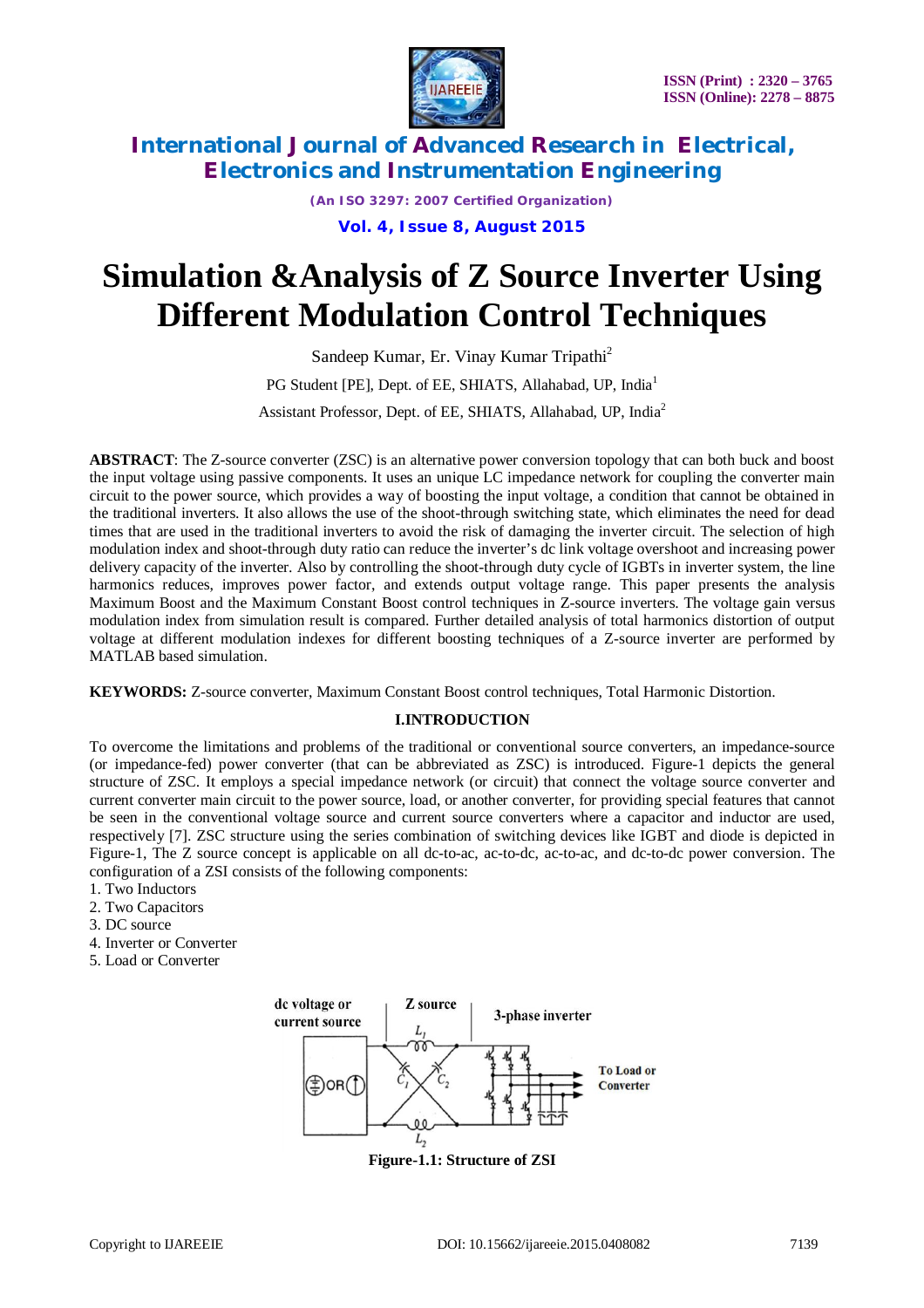

*(An ISO 3297: 2007 Certified Organization)*

### **Vol. 4, Issue 8, August 2015**

Figure-1.1 depicts the general structure of the ZSI. A ZSI structure uses the series combination of IGBT and diode. It overcomes all the theoretical barriers and limitations of the traditional VSI and CSI and gives rise to a new power conversion concept. Figure-1 depicts a two-port network that consists of two split-inductors L1, L2 and capacitors C1,C2 connected in X shape to provide an impedance source (Z-source) coupling the converter (or inverter) to the dc source, load, or another converter [7]. The dc source/or load may be either a voltage or a current source/or load. Hence, the dc source can be a battery, diode rectifier, thyristor converter, fuel cell, an inductor, a capacitor, or any combination of these. Series combination of IGBTs and diode are used as switches in the converter circuit. The inductance L1and L2 can be provided by a split inductor or two separate inductors.

### **II. Z SOURCE INVERTER**

ZSI can be used for dc-to-ac, ac-to-dc, dc-to-dc or ac-to-ac power conversion. It employs a special impedance network to combine the converter main circuit to the dc power supply. ZSI structure is already shown in Figure-1. The two port network consists of split-inductors L1 and L2 and capacitors C1 and C2 connected in X-shape [10]. Unlike traditional inverters [2] it provides special buck-boost feature to inverter by utilizing the shoot-through zero states by gating on both upper and lower switches of a phase leg. Therefore the ZSI can boost voltage and produce a required output voltage that is greater than the available dc bus voltage. In addition to this, the reliability of the inverter is greatly improved because the shoot through due to miss gating can now no longer destroy the circuit. Thus it gives a low-cost, reliable, and high efficiency single stage structure for buck and boost power conversion**.** 

### **III. OPERATING PRINCIPLE OF ZSI**

The special feature of the ZSI is that its output ac voltage can be any value between zero and infinity. That is, the ZSI is a buck–boost inverter that has a wide obtainable voltage area. The traditional VSIs and CSIs do not provide such characteristics. Unlike the traditional or conventional three-phase VSI that has eight switching states the ZSI bridge has nine permissible switching states (vectors).

- $\triangleright$  The six active vectors when the dc voltage is connected across the load.
- $\triangleright$  Two zero vectors when the load terminals are shorted through either the upper or lower three devices, respectively.
- $\triangleright$  One more zero state (or vector) when the load terminals are shorted through both the upper and lower devices of any one of the phase leg (i.e., both devices are gated on), any two phase legs, or all three phase legs.

This shoot-through zero state (or vector) is not present in the traditional VSI, otherwise shoot-through would occur. This extra zero state (vector) is called the shoot through zero state (or vector). This shoot-through zero state can be produced in seven different ways:

- $\triangleright$  Shoot-through via any one phase leg
- $\triangleright$  Combinations of any two phase legs
- $\triangleright$  All three phase legs

The Z-source network has accomplished the shoot-through zero state. This shoot-through zero state gives the special buck-boost feature to the inverter. Figure-3.1 depicts the equivalent circuit of the ZSI when seen from the dc link [9]. The inverter bridge is similar to a short circuit when the inverter bridge is in the shoot-through zero state, as depicted in Figure-3.2, whereas the inverter bridge becomes an equivalent current source as depicted in Figure-3.3 when it is in one of the six active states. The inverter bridge can also be illustrated by a current source with zero value (i.e., an open circuit) when it is in one of the two conventional zero states.

It is supposed that L1 is = L2, and C1 = C2. The output ac voltage equation of PWM based ZSI is given by:  
\n
$$
\mathbf{V}_{ac} / \mathbf{V}_{0/2} = \mathbf{M}
$$
\n(1)

Where Vac is maximum sinusoidal inverter output voltage, B is boost factor, M is the modulation index and Vo is input dc voltage. The product (B.M) is called inverter gain and is expressed by G. So, equation (1) can be written as

$$
Vac = GVo/2
$$
 (2)

Boost factor is decided from the given relation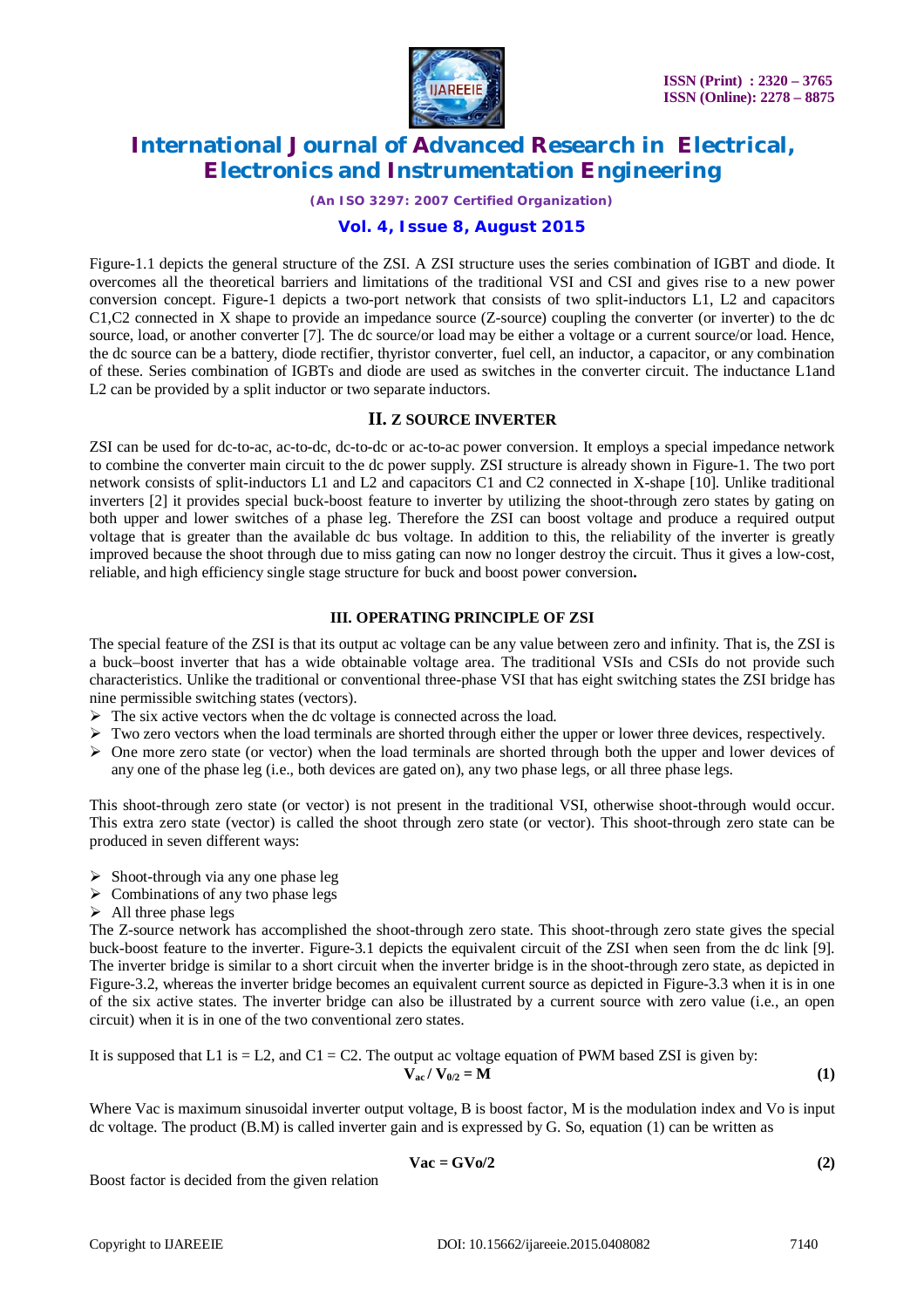

*(An ISO 3297: 2007 Certified Organization)*

**Vol. 4, Issue 8, August 2015**

#### $B = 1 / 1 - 2 T_0 / T$  (3)

Where To is the shoot-through time interval over a switching cycle T. Therefore, in the 3-phase ZSI there are nine permissible switching states – six active states or vectors, two zero states and one extra zero state (when the both devices of any one of the phase leg are gated on) called shoot through state.





**Figure-** 3.1: Equivalent Circuit of ZSI when viewed from Figure-3.2: Equivalent Circuit of ZSI in Shoot-<br>dc link through state





**Figure- 3.3: Equivalent Circuit of ZSI in Active State**

#### **IV.CONTROL STRATEGIES OF MODULATION**

There are several reformed PWM control methods for ZSI over traditional or conventional inverter:

- i) Simple boost control method
- ii) Maximum boost control method
- iii) Constant Maximum boost control method

#### **4.1 MAXIMUM BOOST CONTROL METHOD**

It is alike to the traditional or conventional carrier-based PWM control method. In this control method the six active states remain as it is and all zero states get switched into shoot through states [11]. Thus maximum To and B are achieved for any given modulation index M without deforming the output waveforms. As can be viewed from Figure-4.1, the circuit is in shoot-through state when the triangular carrier wave is either more than the maximum curve of the citations (Va, Vb, Vc) or smaller than the minimum of the citations. To determine the voltage gain it is desired to find out average shoot-through duty cycle [10]. The shoot through state iterate periodically every  $\pi/3$ . It is supposed that the switching frequency is much greater than the modulation frequency; the shoot-through duty ratio over one switching cycle in the interval  $(\pi/6, \pi/2)$  can be illustrated as

$$
\frac{\text{To}}{\text{T}} = \frac{2 - (M\sin\theta - \sin\left(\theta - \frac{2\pi}{3}\right))}{2}
$$
 (1)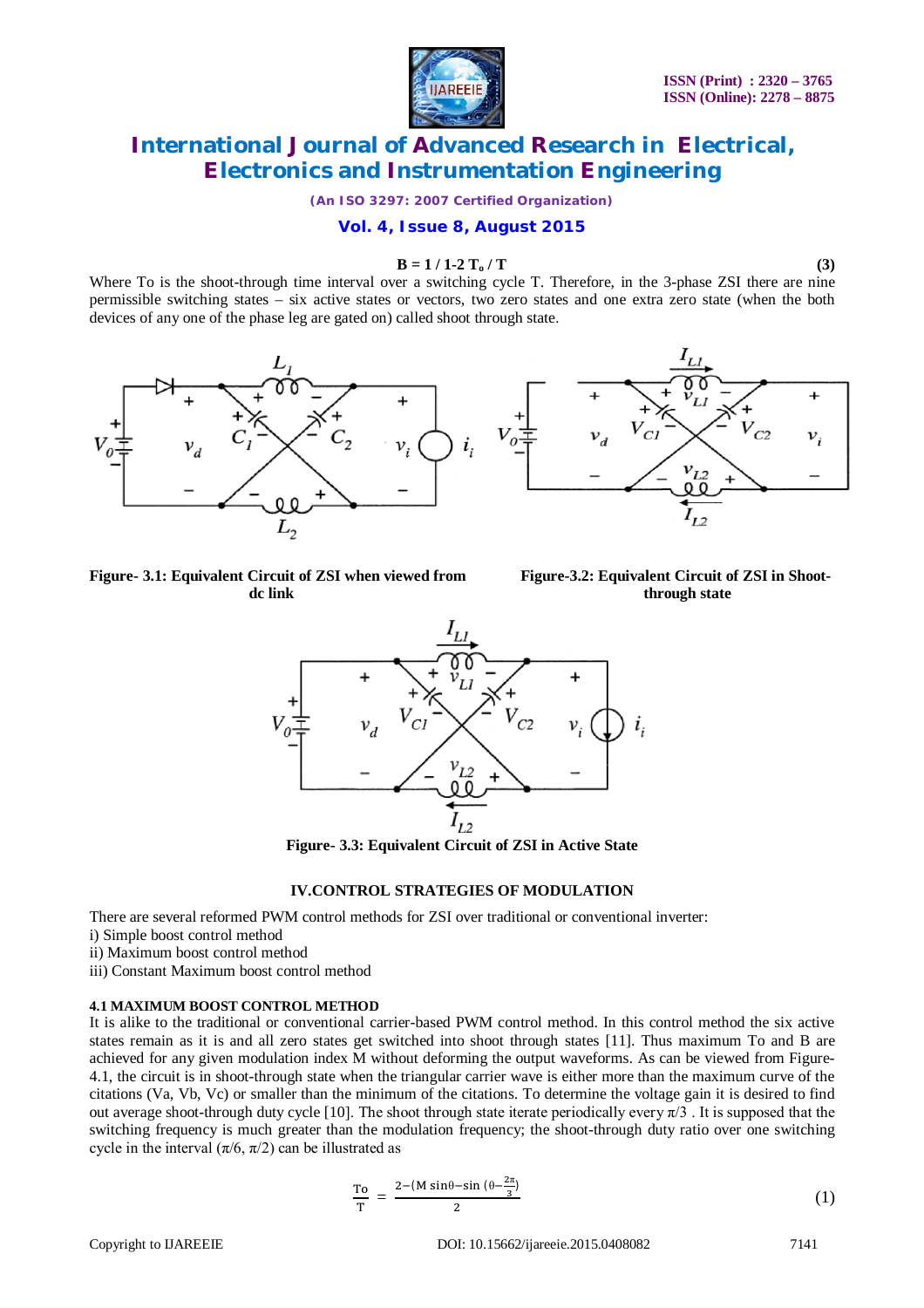

*(An ISO 3297: 2007 Certified Organization)*

### **Vol. 4, Issue 8, August 2015**

The average shoot-through duty ratio can be determined by integrating Eq. (1)

$$
\frac{\text{To}}{\text{T}} = \int_{\pi/6}^{\pi/2} 1 \frac{2 - (M \sin \theta - \sin (\theta - \frac{2\pi}{3})}{2} \, \text{d}V \tag{2}
$$

$$
=\frac{2-M3\sqrt{3}}{2\pi}\tag{3}
$$

From equation (13) the boost factor is given by:

$$
B = \frac{T}{T_1 - T_0} = \frac{1}{1 - 2T_0} = \frac{2\pi}{2 - M_3\sqrt{3}}
$$
(4)

The voltage gain can be calculated by modulation index M

$$
=\frac{M}{1-2Do} = MB = \frac{\pi M}{3\sqrt{3}M - \pi}
$$
\n(5)

This method has wider operating area as well as higher modulation index can be used as a result of which voltage stress or tension across the switches is reduced. The maximum value of modulation index that can be employed for a given voltage gain is given by:

$$
M = \frac{\pi G}{3\sqrt{3}G - \pi}
$$
 (6)

Thus voltage stress or tension becomes

$$
Vs = BV_o = \frac{\pi V o}{3\sqrt{3}M - \pi} = \frac{3\sqrt{3}G - \pi}{\pi} V o
$$
\n<sup>(7)</sup>





Maximum boost control is convenient for applications that have a fixed or correspondingly high output frequency. However for applications with variable and low output frequency, this method may need a large dc inductor. So, this method is convenient only for high frequency & large current rating.

#### **4.2 CONSTANT MAXIMUM BOOST CONTROL**

This control technique overcomes the hitches of maximum boost control. In this method low frequency current ripple are removed by using constant duty ratio. This method consists of five modulation curves -three reference signals Va, Vb, and Vc, and two shoot-through envelope signals Vp and Vn. For Vp some positive bias value is provided while for Vn negative bias value is provided. When the triangular carrier wave is more than the top most shoot-through envelope Vp or lower than the rear end shoot-through envelope Vn, the inverter is switched to a shoot through zero state as shown in Figure-4.2. The essential point is to get the maximum B while keeping it constant all the time. The top most and rear end envelope curves are periodical and are three times the output frequency. There are two half-periods for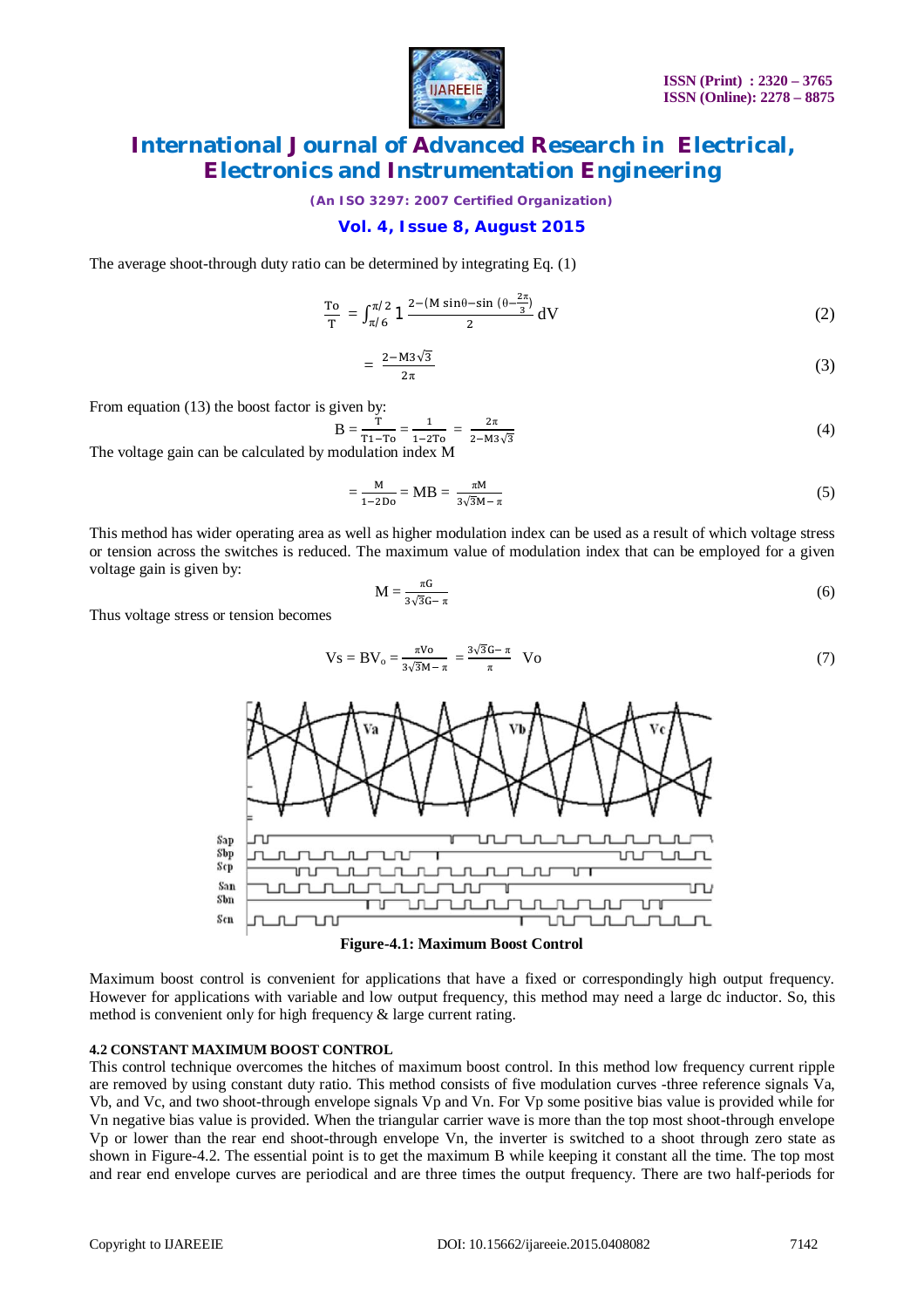

*(An ISO 3297: 2007 Certified Organization)*

### **Vol. 4, Issue 8, August 2015**

both curves in a cycle. For the first half-period,  $(0, \pi/3)$  in Fig. 4.2, the top most and rear end envelope curves can be illustrated as given below:

$$
V_{\text{PI}} = \sqrt{3} M + \sin \left(\theta - \frac{2\pi}{3}\right) M \qquad \text{for } 0 < \theta < \pi/3 \tag{8}
$$

$$
V_{n1} = \sin\left(\theta - \frac{2\pi}{3}\right) M \qquad \text{for } 0 < \theta < \pi/3 \tag{9}
$$

$$
V_{P2} = \sin \theta M \qquad \text{for } \pi/3 < \theta < 2\pi/3 \tag{10}
$$

$$
V_{n2} = \sin \theta \, M - \sqrt{3} \, M \qquad \qquad \text{for } \pi/3 < \theta < 2\pi/3 \tag{11}
$$

The distance between these two curves deciding the shoot-through duty ratio is always kept constant for a given modulation index *M*, that is, *√*3*M*. Therefore, the shoot through duty ratio is constant and can be written as

$$
\frac{\text{To}}{\text{T}} = \frac{2 - \text{M}\sqrt{3}}{2} = \frac{1 - \text{M}\sqrt{3}}{2}
$$
 (12)

The boost factor B, and voltage gain G is expressed as:

$$
G = \frac{V_0}{Vdc/2} = MB = \frac{M}{-1 + M\sqrt{3}}
$$
(13)

For modulation index *M*, the maximum active-state duty ratio Da max can be written as

$$
Damax = max \left(\frac{M \sin \omega t - M \sin \left(\omega t - \frac{2\pi}{3}\right)}{2}\right) = \sqrt{3}/2\tag{14}
$$

In order to maintain the active states unaffected while keeping the shoot-through duty ratio always constant, the maximum shoot-through duty ratio that can be obtained is

$$
D_{\text{omax}} = 1 - \text{Danax} = 1 - \sqrt{3}/2\tag{15}
$$

For a given modulation index *M*, the most lengthy shoot through period is

$$
T_o = (1 - \sqrt{3}/2 M - (1 - M/2))T_s
$$
 (16)

Where Ts is the switching cycle

The maximal switching frequency current ripple Ir is represented by:

$$
I_r = \frac{Vcap. 1 + M(1 - \sqrt{3})}{L 2} T_s
$$
 (17)

Where Vcap is the voltage across capacitor of the *Z*-source network.

This control method generates the maximum constant boost while miniaturizing the voltage stress or tension while keeping the shoot through ratio constant so as to produce of no dc voltage & current ripples.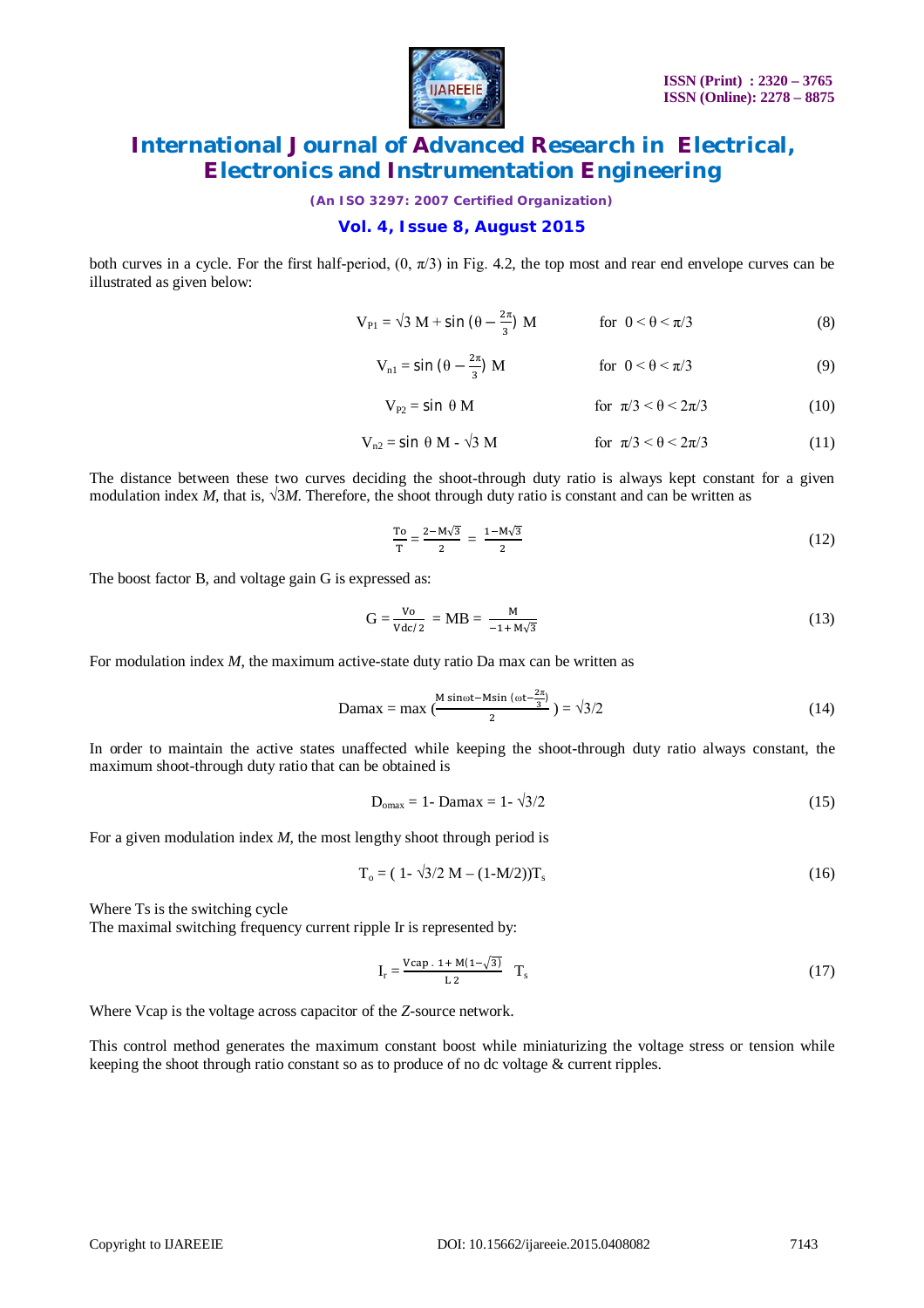



**Figure-4.2: Constant Maximum Constant Boost Control**

### **V. RESULT AND DISCUSSION**

MATLAB simulations were performed to verify and compare different control methods. The SIMULINK model used is shown in Figure 5.1. The parameters used are:  $L1=L2=1$  mH, C1=C2=1000  $\mu$ F, V=100 V (DC), Load: R/phase = 10 ohm, L/phase = 5 mH. The purpose of the system is to compare the performance of the different control techniques under different modulation indexes ( $M = 0.10$ ,  $M = 0.15$ , and  $M = 0.20$  respectively) with constant DC voltage input (100 V). A comparative analysis of voltage gain at different *M* is performed based on the mathematical calculation and simulation result for various control techniques. Results are shown in Figures 5.2  $\&$  5.3 respectively.



**Figure 5.1: Modelling of Z Source Inverter**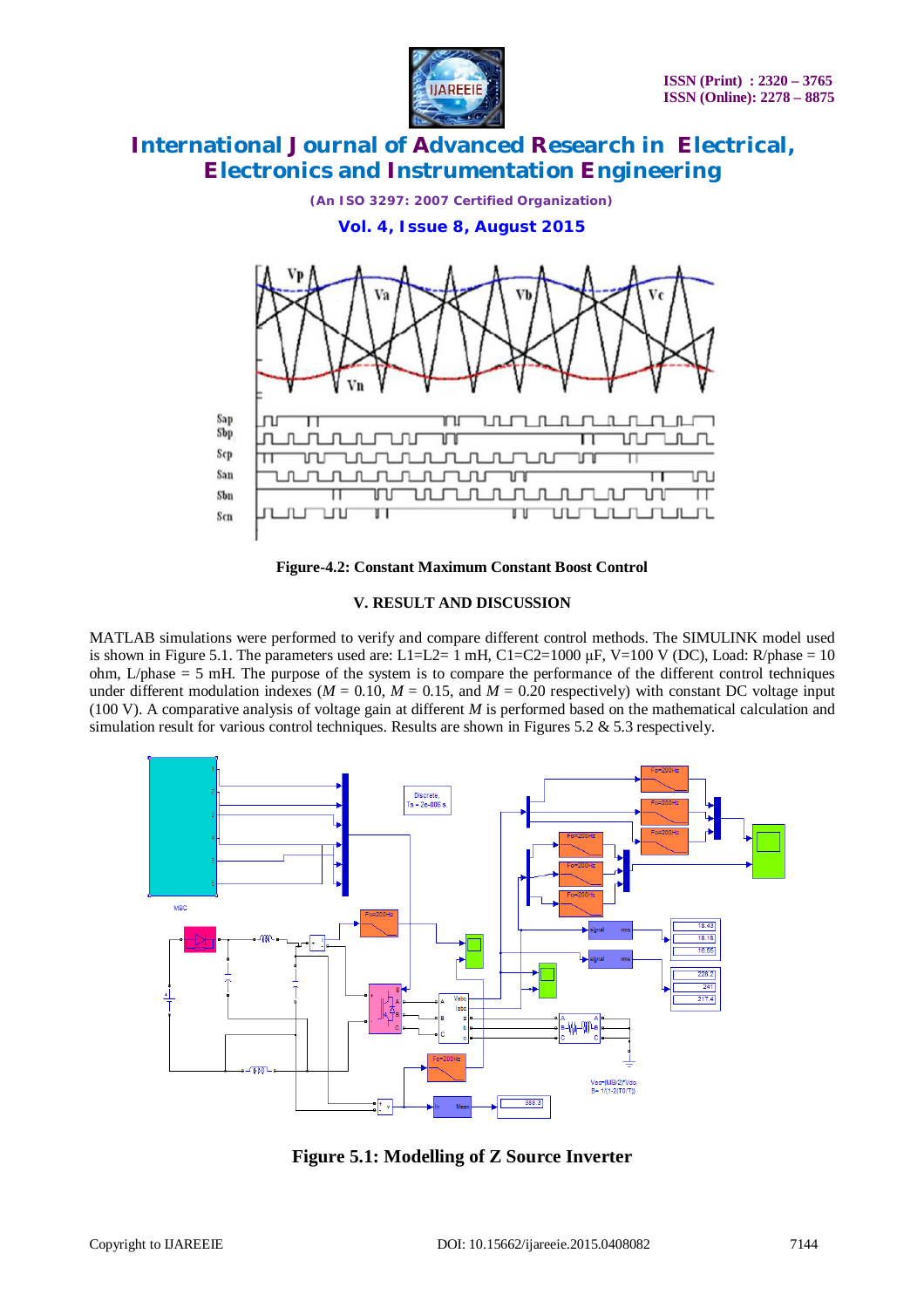

*(An ISO 3297: 2007 Certified Organization)*

### **Vol. 4, Issue 8, August 2015**

| <b>Operating</b><br><b>Condition</b> | <b>Maximum Constant Boost Control</b><br>Output                                                                                                                            | <b>Maximum Boost Control</b><br>Output                                                                                                                    |
|--------------------------------------|----------------------------------------------------------------------------------------------------------------------------------------------------------------------------|-----------------------------------------------------------------------------------------------------------------------------------------------------------|
| $M = 0.10$<br>$V_{dc} = 100 V$       | $V_a = 15.56 V$ , $I_a = 193.0 A$<br>$V_b = 15.27 \text{ V}$ $I_b = 193.0 \text{ A}$<br>$V_c = 15.98 \text{ V}$ $I_c = 193.0 \text{ A}$<br>THD = $97.75\%$ THD = $43.20\%$ | $V_a = 18.82$ V, $I_a = 233.3$ A<br>$V_b = 18.40 \text{ V}$ $I_b = 244.5 \text{ A}$<br>$V_c = 17.04$ V $I_c = 223.8$ A<br>THD = $96.39\%$ THD = $43.62\%$ |
| $M = 0.15$<br>$V_{dc} = 100 V$       | $V_a = 15.29 V$ , $I_a = 189.8 A$<br>$V_b = 15.08 \text{ V}$ $I_b = 201.4 \text{ A}$<br>$V_c = 13.89 \text{ V}$ $I_c = 183.5 \text{ A}$<br>THD = $97.75\%$ THD = $43.48\%$ | $V_a = 18.48$ V, $I_a = 228.8$ A<br>$V_b = 18.18 \text{ V}$ $I_b = 241.3 \text{ A}$<br>$V_c = 16.63$ V $I_c = 218.5$ A<br>THD = $96.69\%$ THD = $43.26\%$ |
| $M = 0.20$<br>$V_{dc} = 100 V$       | $V_a = 15.31$ V, $I_a = 190.0$ A<br>$V_b = 15.07$ V $I_b = 202.40$ A<br>$V_c = 15.03$ V $I_c = 185.2$ A<br>THD = $98.30\%$ THD = $43.70\%$                                 | $V_a = 18.38 V$ , $I_a = 221.3 A$<br>$V_b = 18.23$ V $I_b = 241.1$ A<br>$V_c = 16.47$ V $I_c = 216.2$ A<br>THD = $97.18\%$ THD = $43.53\%$                |

### **Table I: Variations of fundamental output voltage, current and their THD level**



**Figure 5.2: Maximum Constant Boost Control.**



**Figure 5.3: Maximum Boost Control**